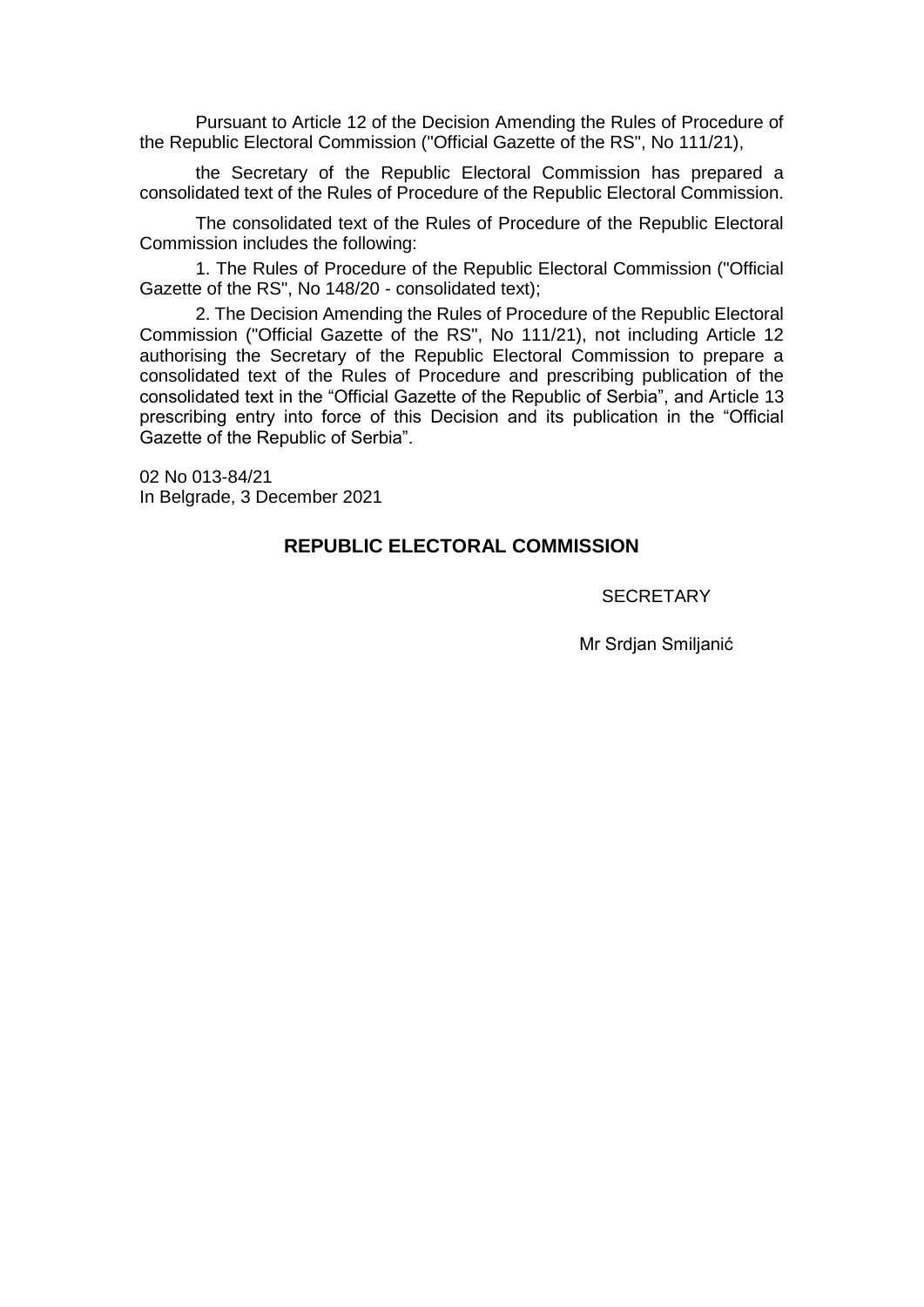# **RULES OF PROCEDURE OF THE REPUBLIC ELECTORAL COMMISSION**

(consolidated text)

# **I. BASIC PROVISIONS**

### **Article 1**

These Rules of Procedure shall regulate the organisation, mode of operation and decision-making of the Republic Electoral Commission (hereinafter: Commission), as well as other issues with relevance to the operation of the Commission.

#### **Article 2**

The seat of the Commission shall be in Belgrade, in the building of the National Assembly of the Republic of Serbia, 14 Kralja Milana Street.

#### **Article 3**

In its operation, the Commission shall use four seals (two big and two small ones) and two stamps that shall be made in accordance with regulations governing manufacture of state authorities' seals and stamps.

The Commission's Secretary and the National Assembly Service shall ensure preservation and use of the seals and stamps.

# **Article 4**

Within its competences, the Commission shall cooperate with domestic, foreign and international bodies and organizations, in accordance with law.

# **Article 5**

The Commission may organize professional consultations and other forms of professional work on the issues within the scope of its competence.

# **II. COMPOSITION AND ORGANISATION OF THE COMMISSION**

#### **Commission**

#### **Article 6**

The Commission shall operate and make decisions at sittings in its standing and extended composition.

The Commission in its standing composition shall comprise: Chairperson of the Commission, 16 members of the Commission and their substitutes.

The Commission's membership shall also include a representative of the Statistical Office of the Republic of Serbia who shall participate in the Commission's work without the right of decision-making.

The Commission in its extended composition shall comprise the standing Commission composition together with one representative of each submitter of the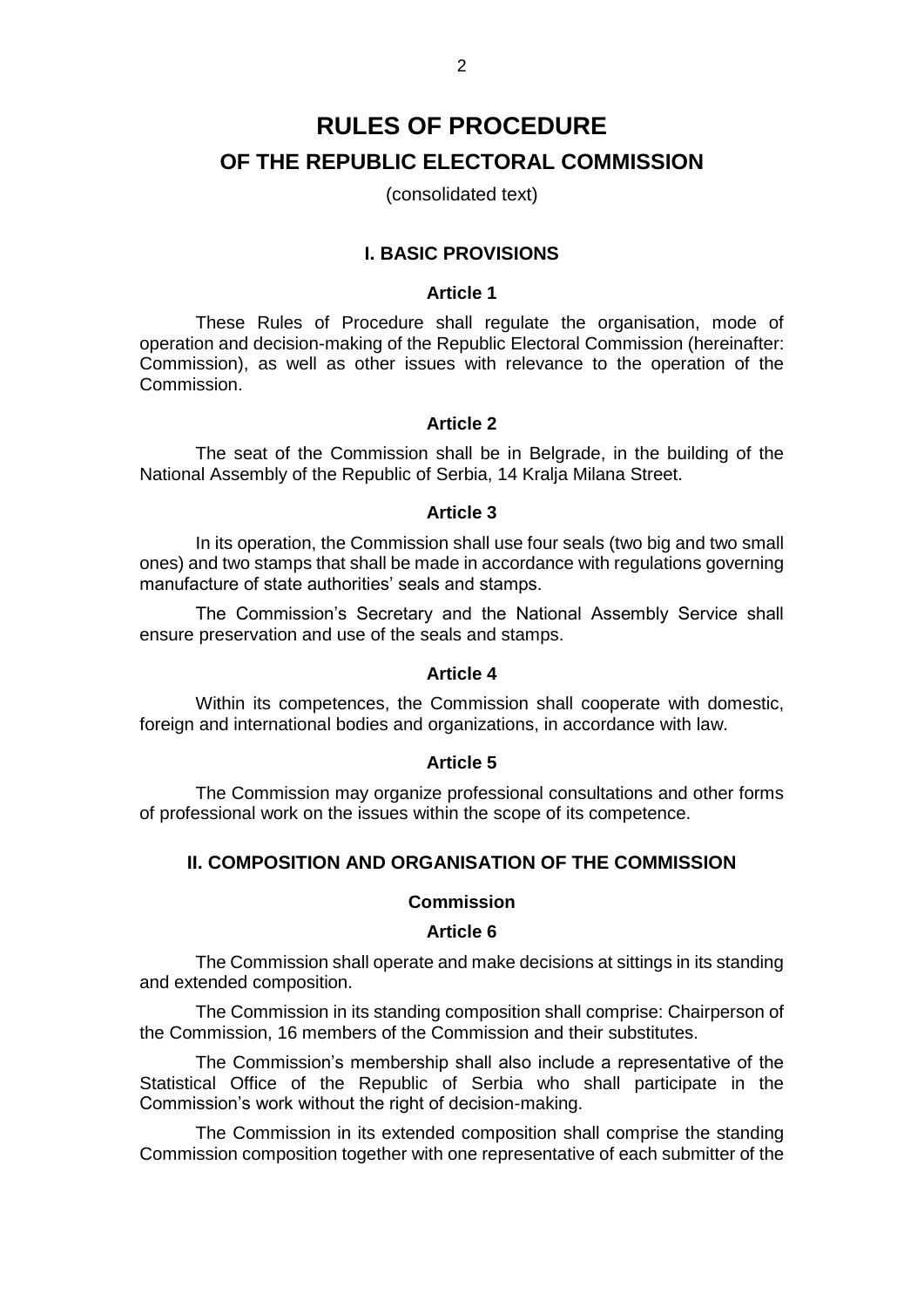electoral MP candidate lists, or of each proposer of a candidate for the President of the Republic, and each of them shall have a substitute.

The Commission shall work and decide in the extended composition as of the day of appointment of the members of the Commission's extended composition, until the moment the Commission determines and proclaims the election results.

Substitutes of the Commission members shall be entitled to the same rights and obligations as the members they substitute.

## **Secretary of the Commission and the Deputy Secretary of the Commission**

# **Article 7**

The Commission shall have a Secretary and Deputy Secretary who shall participate in the Commission's work without the right of decision-making.

# **Working groups**

## **Article 8**

For the purpose of examining particular issues from its scope of activity, alignment of draft acts prepared by the National Assembly Service, reports and other documents, and for the purpose of conducting certain electoral activities, the Commission may establish Working Groups from the rank of its members.

Representatives of state authorities and organisations may take part in the working groups' activities for the purpose of providing technical support.

The Decision establishing the working groups shall lay down the working groups' tasks and appoint their Chairs and members.

The working groups shall have their secretaries appointed by the Commission's Secretary, from the rank of the National Assembly Service staff.

# **The National Assembly Service**

## **Article 9**

The National Assembly Service shall ensure and provide necessary professional, administrative and technical assistance during performance of the tasks for the needs of the Commission and its working groups, in compliance with law and the National Assembly decision on organisation and operation of the Service.

The Commission Secretary shall ensure the provision of conditions for the functioning of the Commission.

# **III. RIGHTS AND OBLIGATIONS**

## **Chairperson of the Commission**

## **Article 10**

Chairperson of the Commission shall:

- represent the Commission,

- convene the sittings of the Commission and chair the sittings,
- sign the acts issued by the Commission,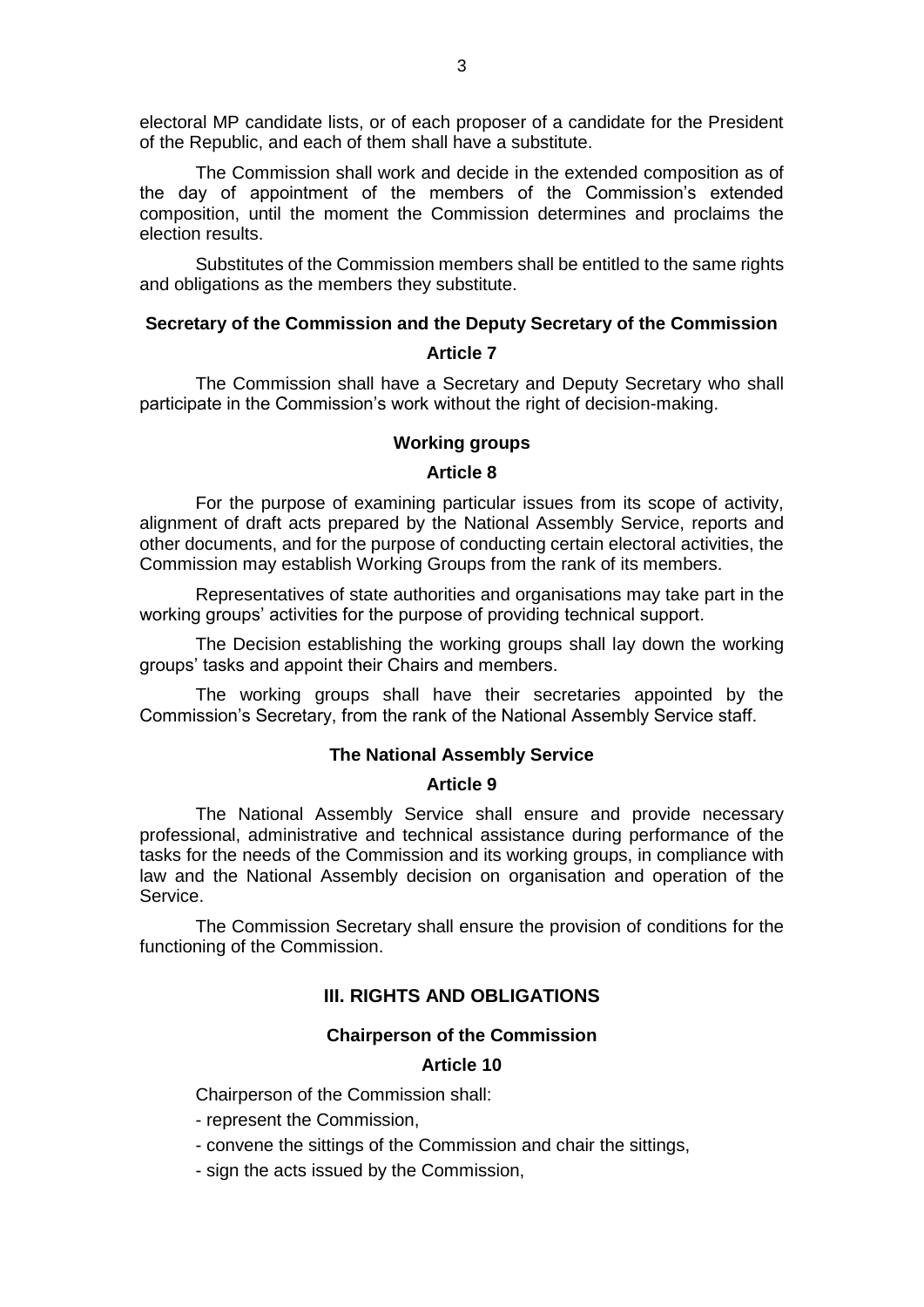- approve business trips in the country and abroad,

- ensure that the Commission discharges its activities in timely manner and in compliance with regulations,

- ensure the implementation of these Rules of Procedure, and

- perform other tasks envisaged by these Rules of Procedure.

Chairperson of the Commission may authorize the Secretary of the Commission to sign the acts issued by the Commission pertaining to operational issues.

#### **Deputy Chairperson of the Commission**

#### **Article 11**

Deputy Chairperson of the Commission shall discharge the duties of the Chairperson of the Commission in case of her/his absence or inability to perform the function, and may perform other task upon authorization from the Commission Chairperson.

# **Members of the Commission**

## **Article 12**

Members of the Commission shall have the right and obligation:

- to attend the sittings of the Commission on regular basis,

- to participate in the debate on issues on the agenda of the Commission sitting and vote on each proposal which is to be decided upon at the sitting,

- to perform all duties and tasks specified by the Commission.

#### **Secretary of the Commission**

#### **Article 13**

Secretary of the Commission shall:

- prepare the Commission sittings,

- coordinate the work of the members and substitute members of the Commission,

- assist the Chairperson of the Commission in attending business within her/his purview,

- ensure the preparation of the act proposals to be approved by the Commission and shall perform other tasks in compliance with law, these Rules of Procedure and orders by the Commission Chairperson.

# **IV. MODE OF OPERATION**

# **Article 14**

Sittings of the Commission shall be held in its seat.

Exceptionally, when for a good reason, the Commission is not able to meet in person for the purpose of holding a sitting, the sitting of the Commission may be held electronically (e-sitting), via a software platform for holding online sittings.

The convocation of an electronic sitting shall contain the reasons for holding the electronic sitting.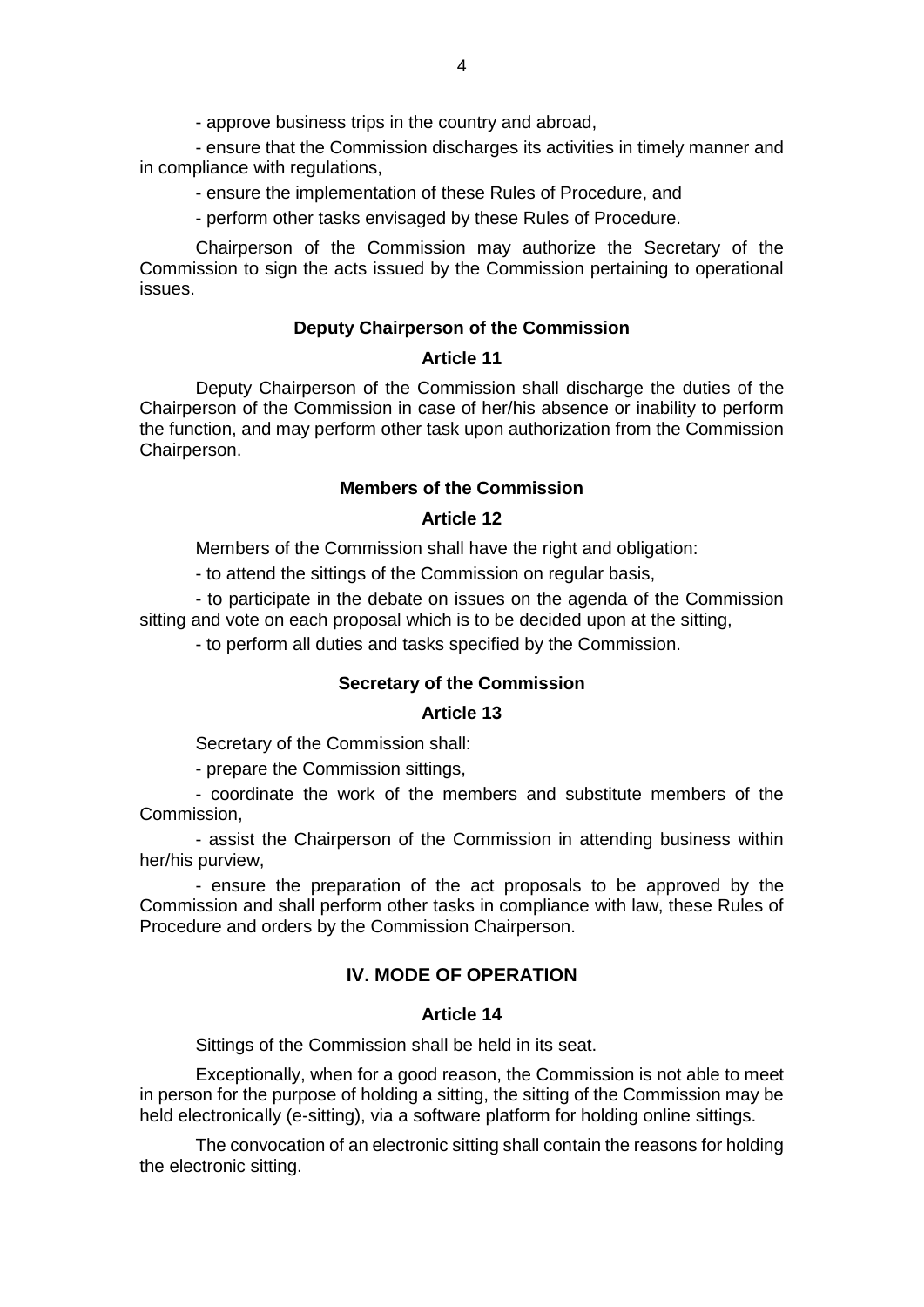## **Convening sittings of the Commission**

# **Article 15**

A sitting of the Commission shall be convened by the Chairperson of the Commission.

A sitting of the Commission shall be convened by emailing the Convocation of a Commission sitting, no later than two days prior to the date scheduled for the sitting.

Commission sittings may be convened at a shorter notice than referred to in Paragraph 2 of this Article, if the reasons for convening the sitting are conditioned by time limits set by the law, in which case the Commission Chairperson shall explain the reasons at the beginning of the sitting.

Upon request of at least one third of the Commission members, the Commission Chairperson shall convene a sitting of the Commission not later than two days after the submittal of the request, so that the sitting is held within seven days from the date of sending the Convocation, at the latest.

The Commission Chairperson may postpone the time or date of the beginning of the sitting of the Commission, on which he/she shall notify members and substitute members of the Commission in a timely manner and give reasons for the delay at the beginning of the sitting.

# **Article 16**

The Convocation of a Commission sitting shall contain the date, time and venue of the sitting and a draft agenda.

The Agenda of a Commission sitting shall be proposed by the Commission Chairperson, except in case of convening the sitting upon request of at least one third of the members of the Commission, in which case the Agenda shall be enclosed with the request for convening the sitting.

The Convocation of the Commission sitting, the background material related to the items on the Draft Agenda and the minutes of the previous sitting, if taken, shall be emailed to Commission members and substitute members from the Commission's email address: rik.sednica@parlament.rs to the email addresses of Commission's members and substitute members that they have delivered to the Commission's Secretary as their official address for receiving and sending emails, two days before the date scheduled for the sitting.

In case a Commission sitting has been convened in accordance with Article 15 paragraph 3 of these Rules of Procedure, the Convocation of the Commission sitting, the background material related to the items on the Draft Agenda and the minutes of the previous sitting, if taken, shall be communicated to Commission members and substitute members in the manner set out in paragraph 3 of this Article, not later than three hours prior to the beginning of the sitting."

#### **Opening and Participation in a Sitting**

## **Article 17**

A sitting may be held when attended by majority of the overall number of members or substitute members of the Commission in its standing or extended composition.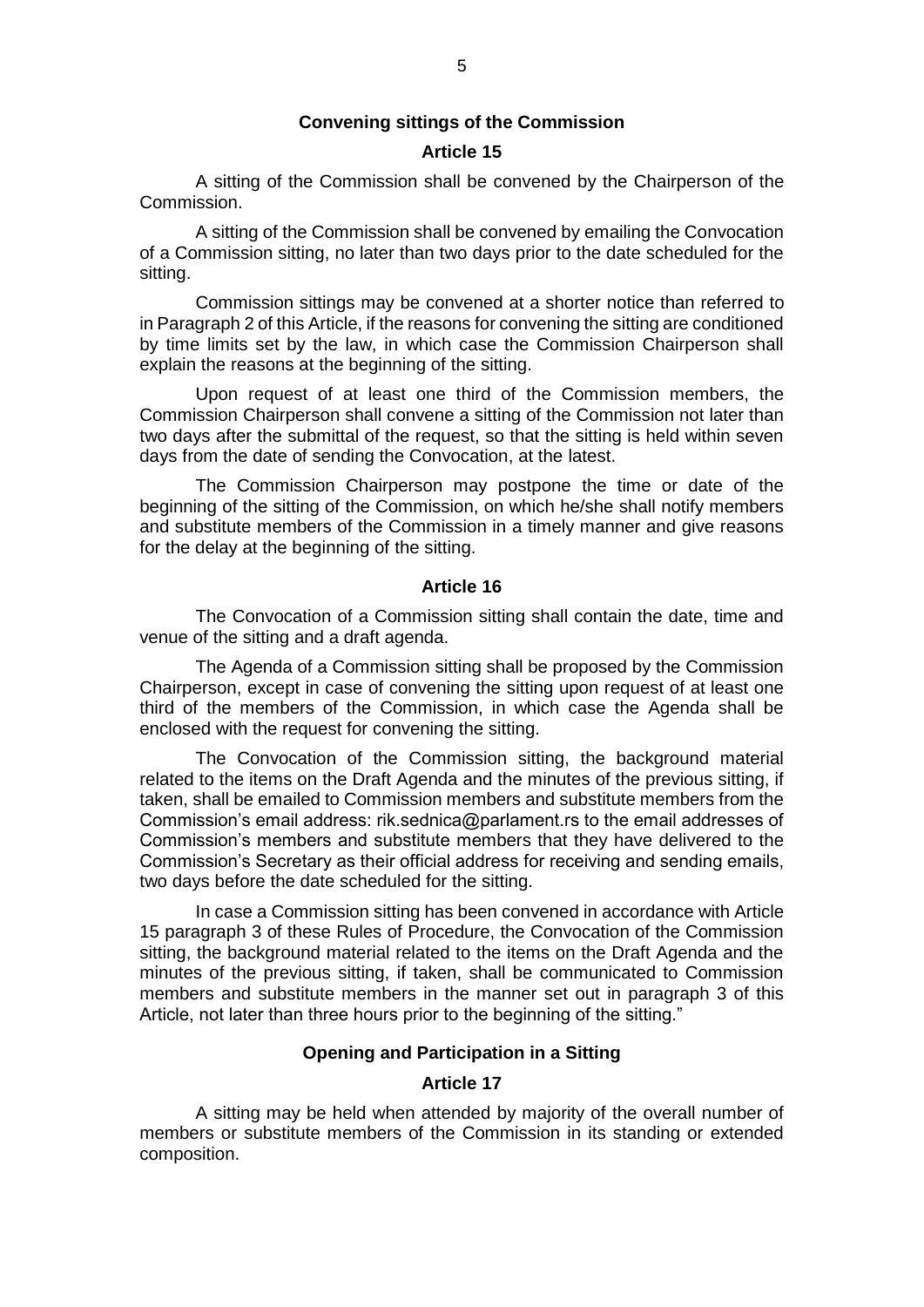A sitting shall be chaired by the Chairperson of the Commission, or, in his/her absence, by Deputy Chairperson of the Commission.

In case the Chairperson is not able to chair a sitting or needs to leave the sitting, the sitting shall be chaired by the Deputy Chairperson, or in case of Deputy Chairperson's absence or of his/her unwillingness to chair, the sitting shall be chaired by the most senior present member of the Commission. If the most senior present member of the Commission is not willing to chair the sitting, the chairmanship shall be taken over by the next most senior member of the Commission.

At the opening of the sitting, the Chairperson shall establish the number of the present members of the Commission.

Chairperson of the Commission, members of the Commission, Secretary of the Commission and their substitutes may take part in the debate.

Upon invitation of the Chairperson of the Commission, representatives of state authorities and organizations may also attend the sitting and participate in the debate if the issues from their scope of work are discussed, whereof the Chairperson shall inform the members of the Commission at the beginning of the sitting.

# **Proceedings of the Sitting**

# **Article 18**

Before establishing the Agenda, the Minutes of the previous sitting shall be adopted, if they were kept and duly submitted to members and substitute members of the Commission.

Comments on the Minutes may be given by all members of the Commission or by substitute members.

If there are no submitted comments on the Minutes, the Chairperson shall put to vote the Minutes in the proposed text form.

The Commission shall vote on the comments made to the Minutes, in order in which they were raised in the debate.

Following the deliberation on the comments on the Minutes, the Chairperson shall note that the Minutes have been adopted in the proposed text form, i.e. together with the approved comments.

#### **Article 19**

The Commission shall determine the agenda of a sitting.

All members of the Commission, or substitute members, shall have the right to put forward an amendment to the Draft Agenda.

The vote shall be taken without debate on the draft amendments to the Draft Agenda, in order of proposals raised in the sitting.

Following the statement of opinions on the proposed amendments to the Draft Agenda, the Commission shall take vote on the adoption of the Agenda in its entirety.

On proposal of the Chairperson or a Commission member, or a substitute member, the Commission may decide to limit to five minutes the time given to each participant to debate on a particular item on the Agenda.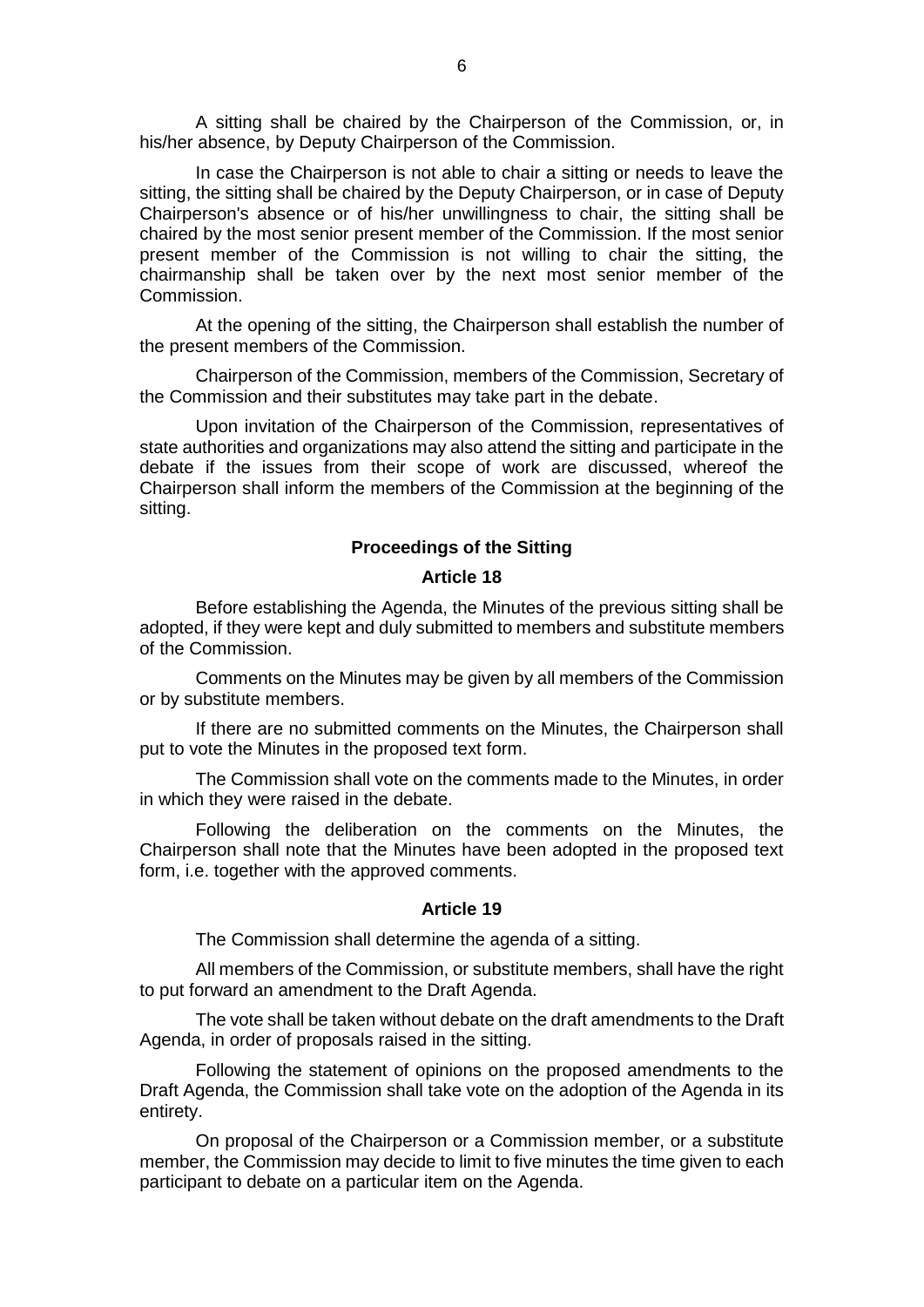The proceedings of the sitting shall follow the order of items of the adopted Agenda.

Before opening the debate on an item on the Agenda, the Chairperson of the Commission, or a member appointed by the Chairperson, shall report to the Commission and shall propose the further proceedings of the Commission (Rapporteur).

If an act proposal to be approved by the Commission is deliberated at a sitting, the Secretary of the Commission shall make the Commission acquainted with the act proposal before opening the debate.

#### **Maintaining order at a sitting**

#### **Article 21**

The Chairperson shall ensure the order at a sitting of the Commission and shall give the floor to members and substitute members of the Commission who applied for participation in the debate.

When the Chairperson deems it necessary, she/he may declare a break.

## **Voting**

# **Article 22**

If the Chairperson establishes that the debate on an item on the Agenda is finished, she/he shall conclude the debate on the item on the Agenda and proceed to voting**.**

The Commission shall pass decisions by majority vote of all the members of the Commission in its standing or extended composition.

Only members of the Commission shall have the right to vote, and substitute members shall have the same right only in case of absence of the member they substitute.

In case of more proposals given within one item on the Agenda, the Chairperson shall put the proposals to vote in order in which they were presented.

The Commission shall always take a vote for the adoption of proposals.

If the proposal which is put to vote does not acquire the necessary majority vote, that proposal shall be deemed refused.

## **Voting on act proposals to be adopted by the Commission**

# **Article 23**

If it may be the case that proposals for deletion or modification of an act are put forward in a debate, the Chairperson shall first put these proposals to vote. In this case, voting shall be done in order in which the proposals for deletion or modification were presented, whereby the Chairperson shall first put the proposal for deletion and then the proposal for modification to vote.

Following the voting on all the proposals, the Chairperson shall put to vote the act proposal as a whole, for adoption.

## **Voting on complaints**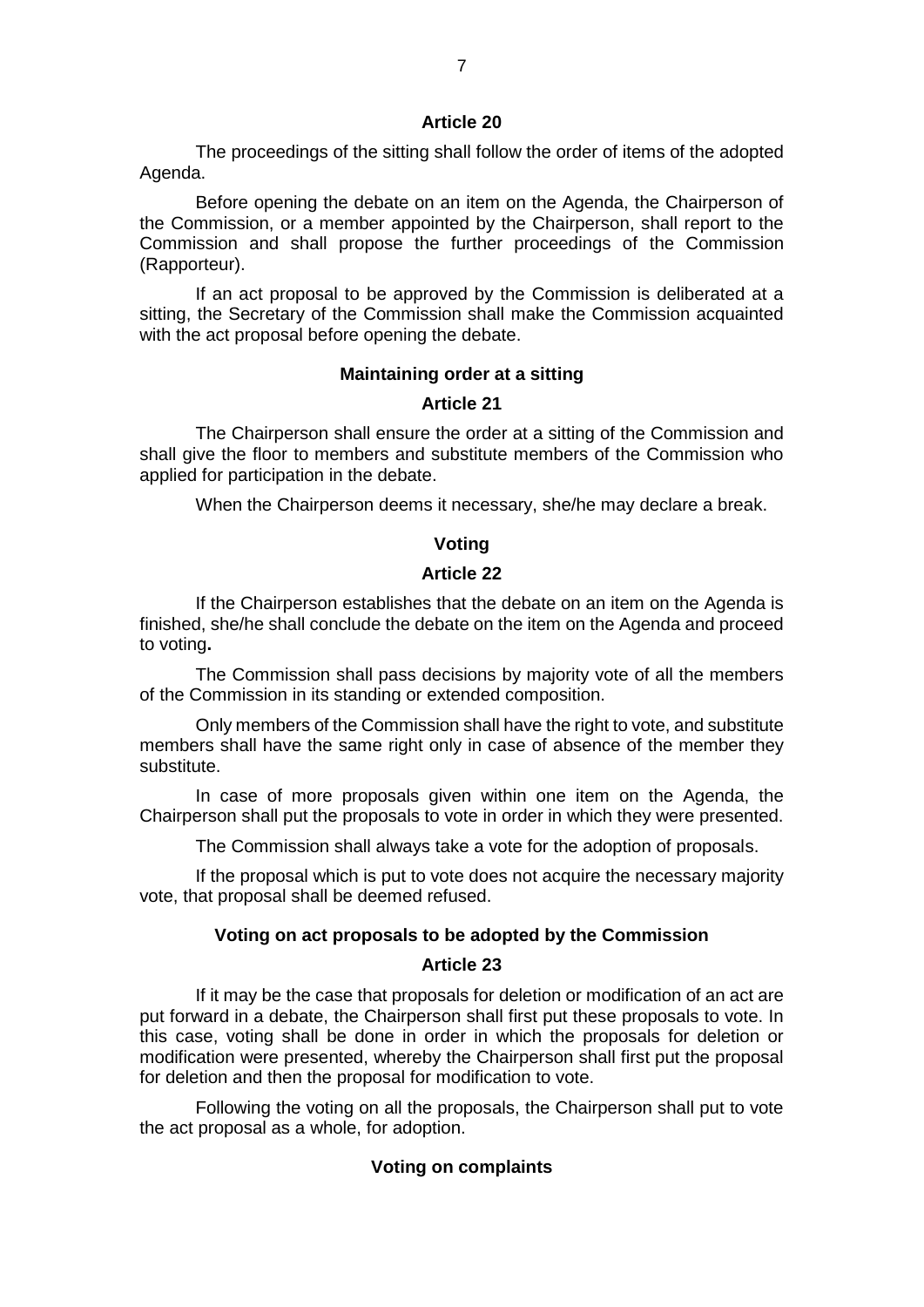If it may be the case that proposal for dismissal of a complaint is put forward in a debate, the Chairperson shall first put this proposal to vote.

When several proposals for dismissal of a complaint have been made, the vote on the proposals shall be taken in order in which they were put forward in the debate. If the proposal is adopted, the others shall not be put to vote.

If no proposal for dismissal of complaint is presented in a debate or none of the given proposals are adopted, the Commission shall vote on the adoption of complaints.

The Chairperson shall always put to vote the proposal for adoption of a complaint.

If the proposal to adopt the complaint does not acquire the required majority vote, the complaint shall be deemed dismissed.

#### **Article 25**

In the complaint procedure on issues that are not explicitly provided for by law, the Commission shall accordingly apply the provisions of the Law on general administrative procedure.

#### **Minutes**

## **Article 26**

Minutes of the proceedings shall be kept at Commission sittings.

Minutes shall contain main data on the sitting proceedings, especially on the proposals being discussed, including names of the participants in the debate, decisions, conclusions and other acts approved at the sitting, including results of all the voting carried out at the sitting.

Shorthand notes shall be taken at a sitting of the Commission and they shall be an integral part of the Minutes.

If the conditions for taking shorthand notes do not exist, the transcription of audio-records of the Commission's sitting shall be taken and it shall make an integral part of the Minutes.

After being approved, the Minutes shall be signed by the Chairperson and the Secretary of the Commission.

The Secretary of the Commission shall ensure that Minutes are taken and kept.

The approved minutes of a meeting shall be published on the Commission's web page.

# **Originals and transcriptions of the Commission's acts**

#### **Article 27**

Original act shall be deemed to be the text of an act approved at a Commission's sitting, in the prescribed form, signed by the Chairperson, containing the official seal of the Commission affixed.

The Secretary of the Commission shall ensure that the original act is drawn up and kept.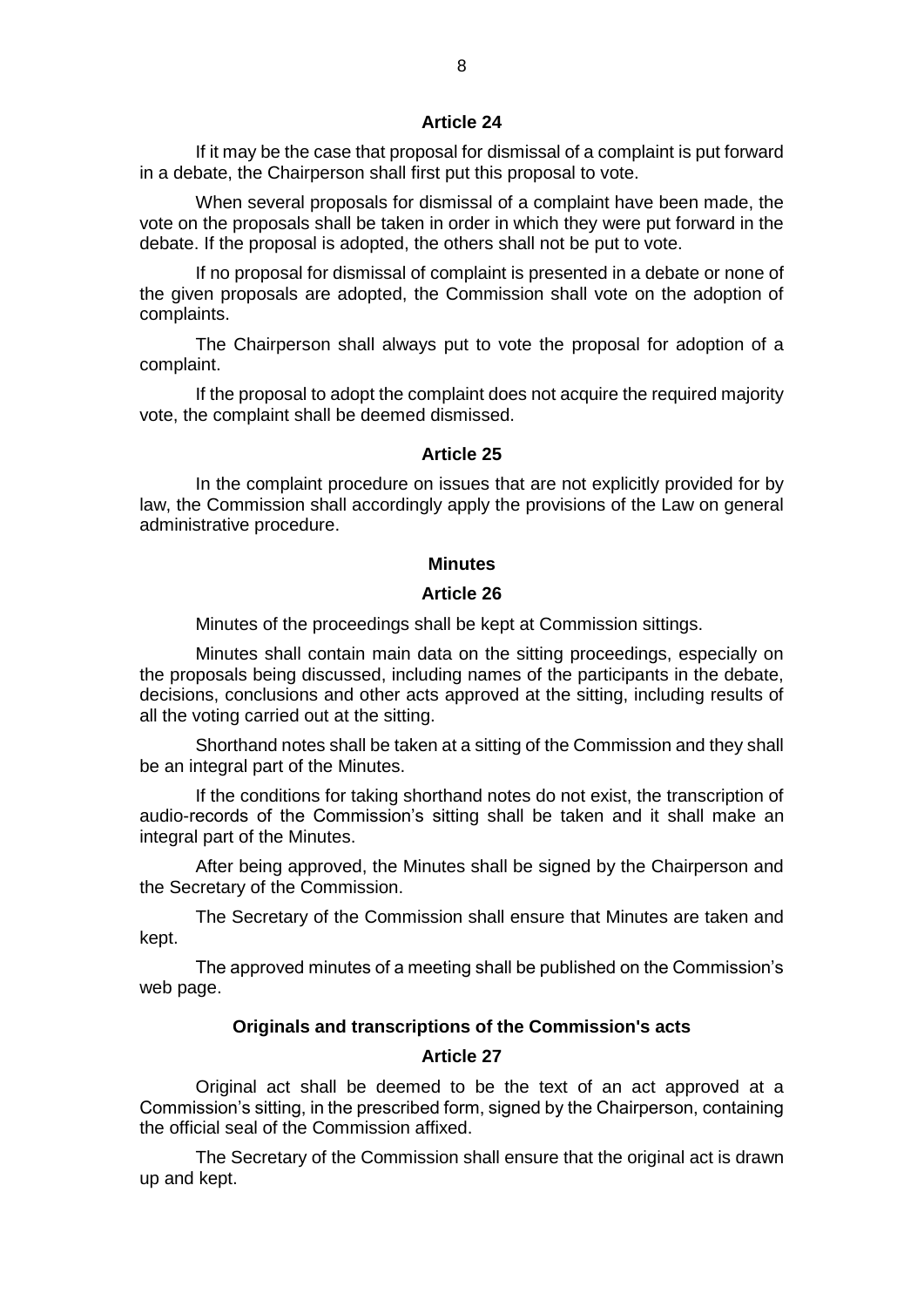For the purpose of providing it to parties, the transcription of the original act shall be made in the form identical to the original act and signed by the Secretary of the Commission, with the affixed seal of the Commission.

## **Electronic sitting (e-sitting)**

### **Article 28**

Provisions of Articles 15-25 of these Rules of Procedures shall apply to electronic sittings accordingly.

Members and substitute members of the Commission shall be timely provided with a link for logging in the software platform for holding online sittings.

# **V. TRANSPARENCY OF WORK**

#### **Article 29**

The work of the Commission is public.

The Commission shall ensure transparency of its work by:

- streaming of the Commission's sittings and media conferences on its web page,

- enabling the media to broadcast the Commission's sittings by transmitting the audio and video signals provided by the Commission,

- enabling the accredited representatives of public media to attend the sessions of the Commission,

- enabling the interested national, foreign and international organisations and associations (observers) to follow the work of the Commission during the electoral procedure,

- publishing the acts of the Commission in the "Official Gazette of the Republic of Serbia", in compliance with these Rules of Procedure,

- publishing the Information Brochure on the work of the Commission and by enabling the access to information of public importance being at the disposal of the Commission, in compliance with law,

- publishing the documents on Commission's activities on the web page of the Commission and through social networks,

- releasing public notices, and

- arranging media conferences and making press statements in compliance with these Rules of Procedure.

#### **Media representatives**

#### **Article 30**

Media representatives shall be given an opportunity to attend the sittings of the Commission in compliance with the National Assembly acts regulating internal operation of the National Assembly and accreditation procedure for the media representatives.

The media shall be informed on the date, time and venue of the Commission sitting by the Service of the National Assembly.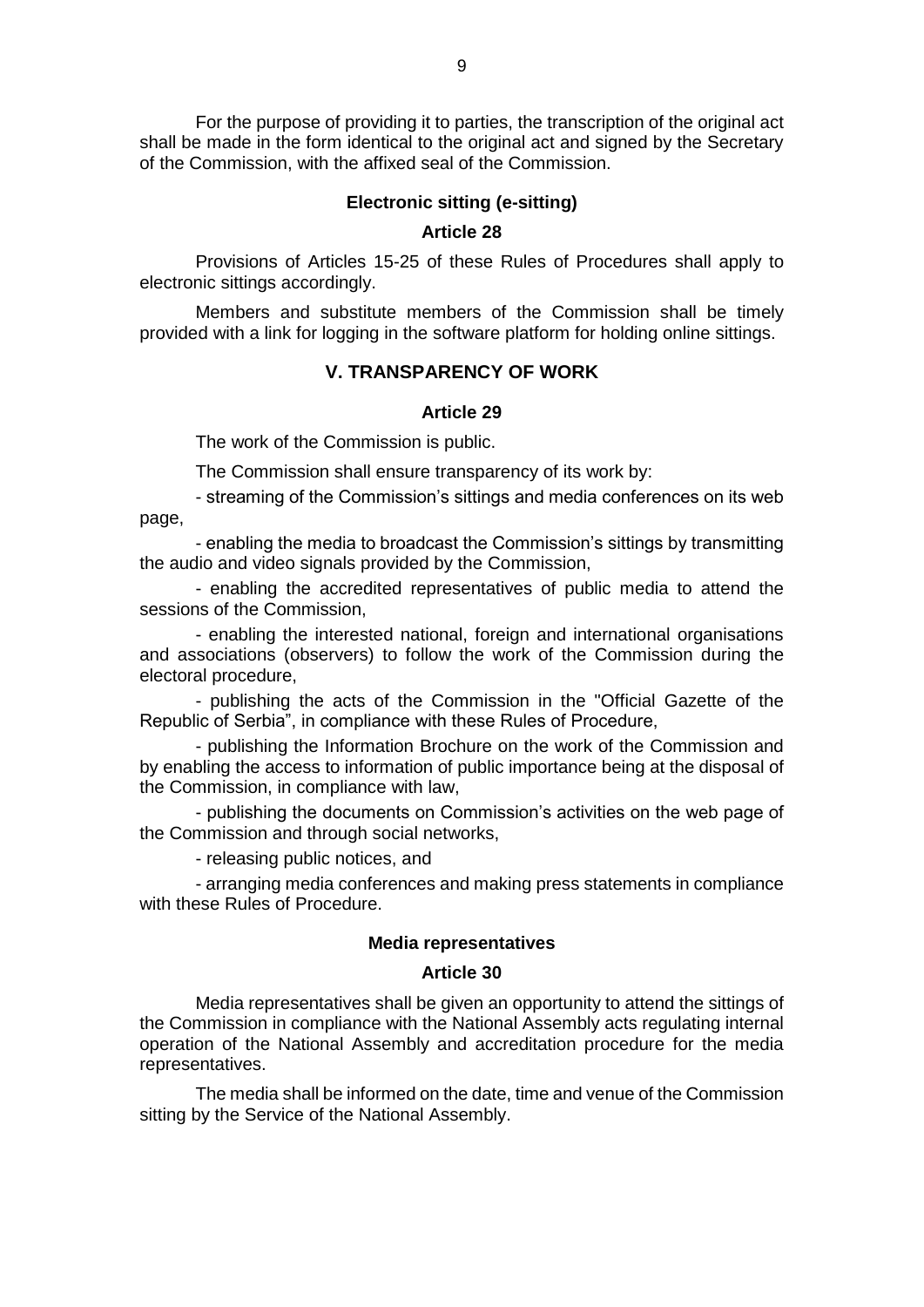The material prepared for the work of the Commission shall be put at disposal of media representatives who attend the sitting of the Commission .

### **Observers**

# **Article 32**

Commission shall allow the interested national, international and foreign organizations and associations (observers) to follow the work of the Commission during electoral procedure, in compliance with regulations.

# **Publishing acts in the "Official Gazette of the Republic of Serbia"**

#### **Article 33**

General acts of the Commission shall be published in the "Official Gazette of the Republic of Serbia".

Commission may decide that a single act be published in the "Official Gazette of the Republic of Serbia".

Secretary of the Commission shall ensure publishing of acts.

# **Article 34**

If the text of the act published in the "Official Gazette of the Republic of Serbia" is not identical to the original act, the corrected version shall be issued by the Secretary of the Commission.

The correction referred to in the paragraph 1 of this Article shall be published in the same way as the act that is corrected thereby.

#### **Article 35**

Commission may authorize the Secretary of the Commission to consolidate the text of a general act issued by the Commission.

Authorization for consolidating the text of a general act may be included in the act amending the general act, or in a separate conclusion to be adopted by the Commission.

The consolidated text of a general act shall be published in the "Official Gazette of the Republic of Serbia".

# **Publishing Information Brochure on the work of the Commission and access to information of public importance**

# **Article 36**

The Commission shall publish an Information Brochure on its work.

The Secretary of the Commission shall be an authorized person to act upon requests for access to information of public importance.

## **Web Page of the Commission**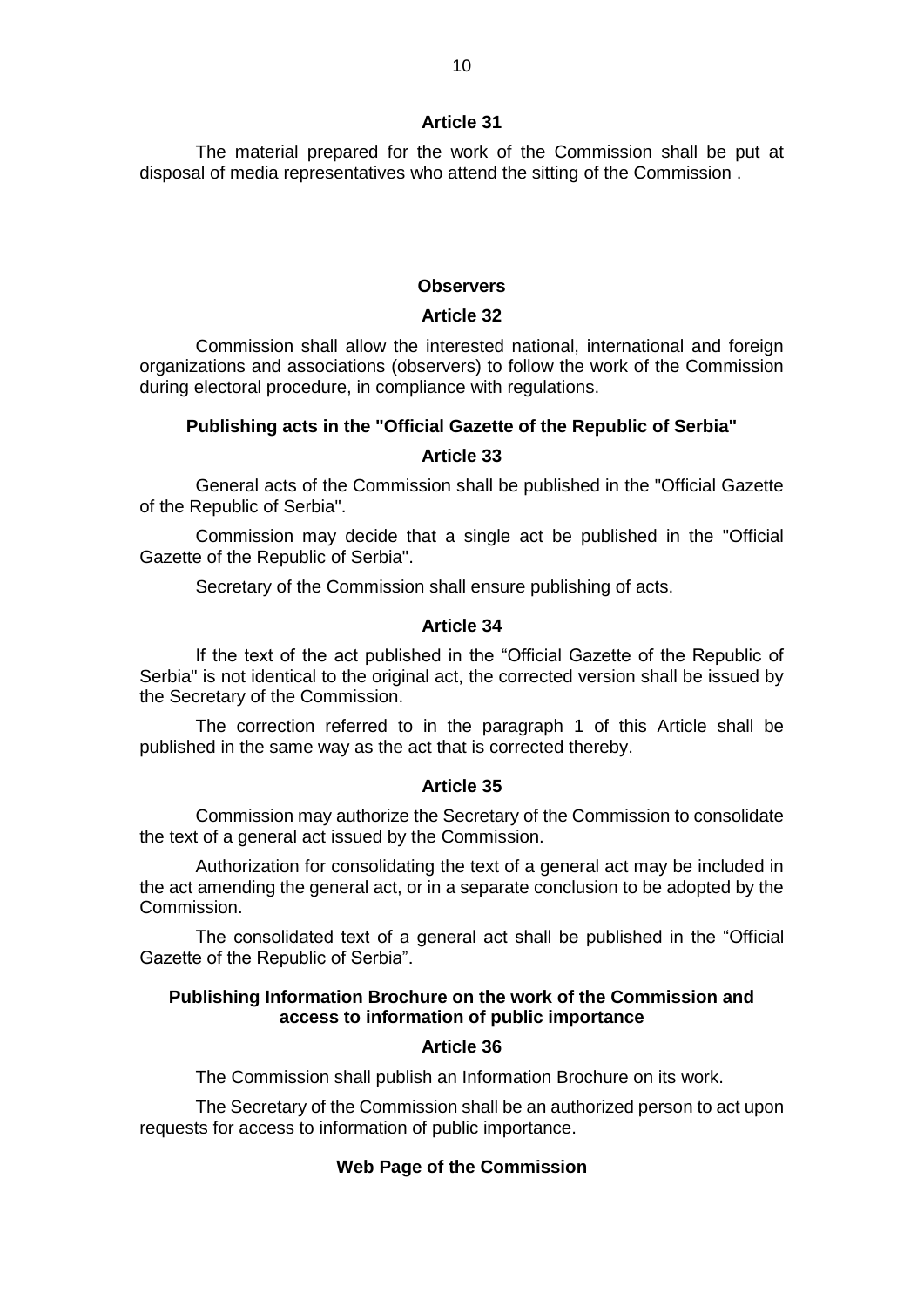The Commission shall have its Web Page for posting the general acts issued by the Commission, including reports on the electoral results, information on the previous Commission's sittings and public notices and other information and documents produced in the work or pertaining to the Commission's activities, and of importance for the public information.

The Commission Secretary shall ensure updating of the Commission's Web Page.

# **Public notice**

#### **Article 38**

A public notice shall be prepared by the National Assembly Service, by order of and with a consent of the Commission's Chairperson.

#### **Media conference and press release**

#### **Article 39**

The public shall be informed about the work of Commission by the Commission Chairperson or by its member authorized by the Commission, at media conferences and press releases.

The media shall be informed on the date, time and venue of the media conference referred to in paragraph 1 of this Article, by the National Assembly Service.

The Commission Secretary shall be authorized to make statements on the technical aspects of the Commission's work and the conduct of elections.

## **VI. PERSONAL DATA PROTECTION**

#### **Article 40**

Commission members and substitute members and the National Assembly Service staff engaged to carry out tasks for the Commission's needs shall act in compliance with the regulations pertaining to the personal data protection in discharging their duties.

The Commission shall adopt an act regulating organizational and technical measures for personal data protection in compliance with law.

# **VII. FINANCIAL OPERATIONS**

## **Article 41**

The funds for the work of electoral management bodies, electoral materials and for other expenses for conducting elections shall be secured from the budget of the Republic.

The Commission shall submit to the National Assembly the financial plan of the necessary funds for its ordinary work and expenses for the conduct of elections and the report on the funds spent for the ordinary work and the conduct of elections.

The Secretary of the Commission shall ensure preparation of the draft financial plan and report referred to in paragraph 2 of this Article.